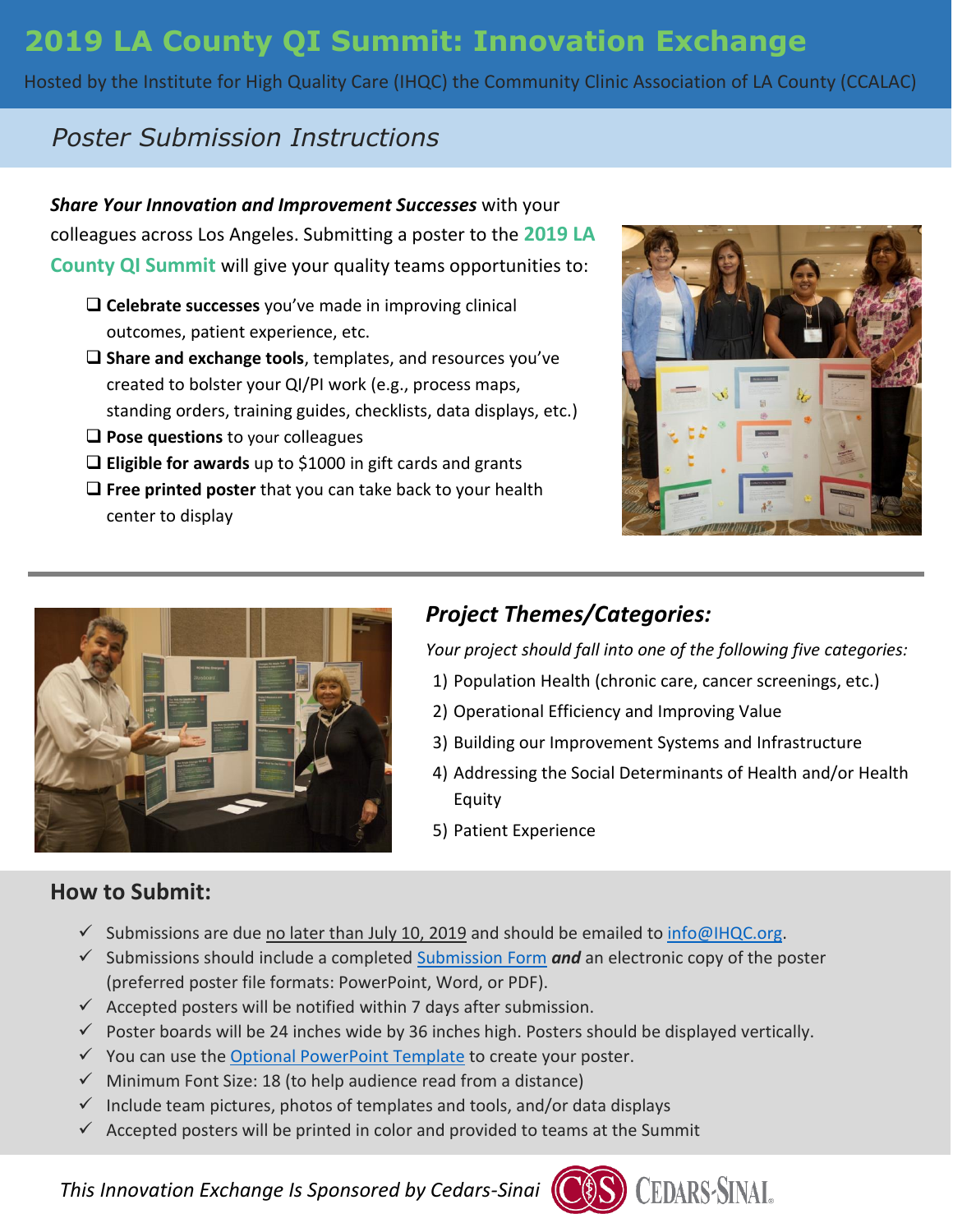## *Additional Information and Frequently Asked Questions*

*\*\*Updated June 4th, 2019\*\**

#### *Topics*

- *1. What content should I include in my poster?*
- *2. How will my poster submission be evaluated?*
- *3. Will we formally present these posters during the Innovation Exchange Poster Walk?*
- *4. More information about the Innovation Exchange – Poster Awards*
- *5. How many projects/posters can my organization submit?*

#### *1. What content should I include in my poster?*

You can design and format your poster however you see fit. However, at a minimum, posters should include the following:

- $\Box$  Organization name, logo, and project title
- $\Box$  Description of the new strategy, tool, change, or innovation you piloted and implemented
- $\Box$  Background or problem assessment why did you start this project? What were some of the root causes or problems you were hoping to address?
- $\Box$  Project outcomes/results including data and/or data displays
- $\Box$  Next steps or sustaining these improvements

Other elements to consider including in your poster are:

- $\Box$  Key activities or actions taken to pilot and implement these changes
- $\Box$  Examples of improvement tools used that were helpful (e.g., workflow maps, standing orders, checklists, driver diagrams, etc.)
- $\Box$  Advice/guidance for others starting a similar Project recommendations for other organizations pursing a similar project (i.e., if we could do it over again, we'd do ABC differently or dedicate more time to XYZ because that was an important step)

\*If there's a handout of a tool, template, or resource that others might be interested in viewing, please bring those as well (or send to IHQC with your poster submission and we'll print copies of resource for your to distribute at the Summit)

Formatting: please submit your posters as a Word, PowerPoint, or PDF file. Posters will be 36 inches high by 24 inches wide. You can either adjust the page size to these dimensions [\(Optional PowerPoint Template](http://ihqc.org/wp-content/uploads/2019/05/Optional-Poster-Template_QI-Summit.pptx) available) or, if you'd prefer, create up to 8 slides on standard 8.5 x 11 pages.

#### *2. How will poster submissions be evaluated?*

Submissions will be evaluated based on a number of factors including: relevance to at least one of the 5 required themes/categories, clarity of the project description, demonstration of notable improvements/impact, strength